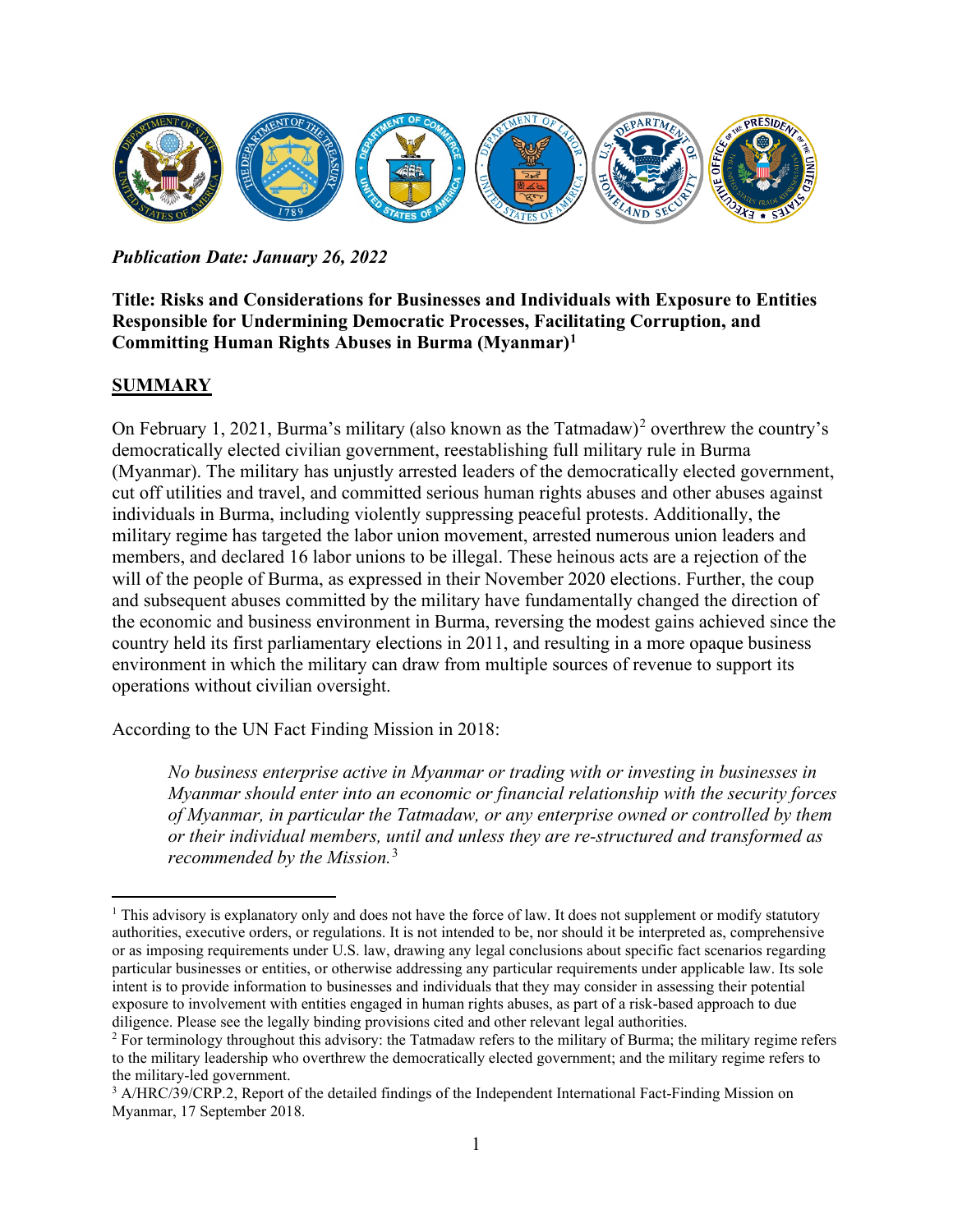The U.S. Departments of State, the Treasury, Commerce, Labor, Homeland Security and the Office of the U.S. Trade Representative are issuing this advisory to inform individuals, businesses, financial institutions, and other persons, including investors, consultants, and research service providers (hereafter "businesses and individuals") of the heightened risks associated with doing business in the country, and in particular with the military regime, which is involved in human rights abuses. Additionally, businesses and individuals should be wary of the associated illicit finance risks as well as reputational and legal risks of conducting business and utilizing supply chains under military control in Burma. The military regime's government is undermining democratic processes and the rule of law, facilitating corruption, and committing serious human rights abuses; these actions exacerbate risks to foreign businesses and individuals operating in Burma or providing financial services to Burmese businesses.

The specific entities and sectors of greatest concern within Burma include:

- □ State-owned enterprises
- $\Box$  Gems and precious metals
- □ Real-estate and construction projects
- $\Box$  Arms, military equipment, and related activity

These entities and sectors have been identified as primary industries providing economic resources for Burma's military regime. Many businesses and individuals associated with these entities and sectors are subject to various restrictions imposed by several countries and international organizations in addition to the United States, including the European Union, Australia, Canada, New Zealand, the Republic of Korea, and the United Kingdom. Additionally, the UN General Assembly voted in favor of a non-binding resolution restricting the sale of arms into Burma.

Businesses and individuals with potential exposure to, or involvement in operations or supply chains tied to, the military regime that do not conduct appropriate due diligence run the risk of engaging in conduct that may expose them to significant reputational, financial, and legal risks, including violations of U.S. anti-money laundering laws and sanctions.

Additionally, Burma faces significant money laundering risks and gaps in implementing its antimoney laundering (AML) and counter financing of terrorism (CFT) legal framework. The international financial sector should recognize that deficiencies within Burma's financial sector and lack of adequate measures to address its money laundering risks led the Financial Action Task Force (FATF) to publicly identify Burma in 2020 on the list of jurisdictions under increased monitoring.<sup>[4](#page-1-0)</sup> These risks have likely only increased since the coup and as such, financial institutions are encouraged to reconsider Burma's deficiencies in their risk analysis. In 2003, the Department of the Treasury's Financial Crimes Enforcement Network (FinCEN) designated Burma as a jurisdiction of primary laundering concern due to the lack of effective anti-money laundering controls throughout its financial sector. Although this designation was

<span id="page-1-0"></span><sup>4</sup> FATF places a jurisdiction under increased monitoring when the country has committed to resolve the identified strategic deficiencies within agreed timeframes and is subject to increased monitoring. For the latest information about Burma's status in the FATF monitoring process visit the [FATF's website.](https://www.fatf-gafi.org/publications/high-risk-and-other-monitored-jurisdictions/?hf=10&b=0&s=desc(fatf_releasedate))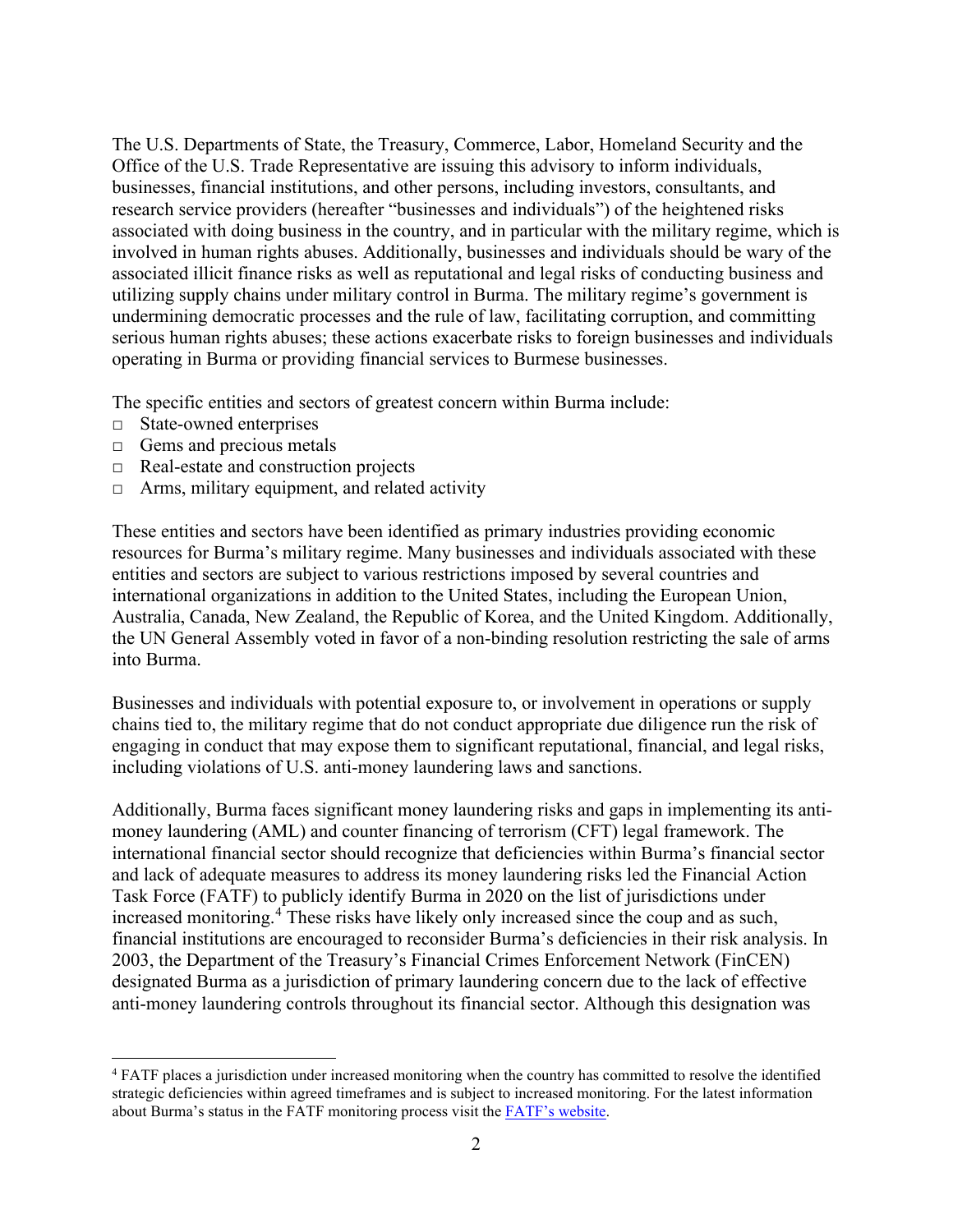made subject to a grant of conditional exception in  $2016<sup>5</sup>$  $2016<sup>5</sup>$  $2016<sup>5</sup>$ , the return of the military regime will likely reverse the progress made on anti-money laundering controls that led to the 2016 exception.

Finally, a number of goods imported from Burma into the United States have been tied to labor abuses including child and forced labor. According to the 2020 release of the Department of Labor's *List of Goods Produced by Child Labor or Forced Labor* and *List of Products Produced by Forced or Indentured Child Labor*, there are 14 goods from Burma with evidence of production by child labor, forced labor, and/or forced child labor.[6](#page-2-1)

# **I. STATE-OWNED ENTERPRISES BENEFITING THE MILITARY**

A 2018 report by the Organization for Economic Co-operation and Development (OECD) found that corruption is disproportionately higher in the oil and gas, mining, postal, energy, and transportation and logistics sectors worldwide due to the heavy involvement of state and military entities as well as their high transactional value.[7](#page-2-2) Burma's junta-controlled state-owned enterprises (SOEs) play a dominant role in these sectors of the economy and are responsible for generating about half of the regime revenue and spending half of the regime budget.

The largest of these SOEs are in the natural resources sector and include but are not limited to: Myanma Oil and Gas Enterprise (MOGE); Myanmar Mining Enterprises 1, 2, and 3; Myanma Gems Enterprise; and Myanma Timber Enterprise (MTE). Reports also indicate that state-owned Myanma Posts and Telecommunications (MPT) actively collaborates with the regime's surveillance program. MGE and MTE were designated by OFAC under Executive Order (E.O.) 14014 in April 2021.[8](#page-2-3)

The business community should further review and, as appropriate, consider updating their risk assessments associated with continuing to do business with Burma's other SOEs as well. Burma's SOEs not only generate revenue for a military regime that is responsible for lethal attacks against the people of Burma, but many of them also are subject to allegations of corruption, child and forced labor, surveillance, and other human and labor rights abuses.

**Corruption** – In 2018, the Burma National Risk Assessment concluded that corruption, including bribery, generates approximately 63 percent of the estimated \$15 billion in annual criminal illicit proceeds in the country. Even excluding criminal activities in the

<span id="page-2-0"></span><sup>5</sup> 81 Fed. Reg. 71986 (Oct. 19, 2016).

<span id="page-2-1"></span><sup>6</sup> These are bamboo, beans (green, soy, yellow), bricks, garments, jade, palm thatch, rice, rubber, rubies, sesame, shrimp, sugarcane, sunflowers, and teak. More information at

<https://www.dol.gov/agencies/ilab/resources/reports/child-labor/burma>

<span id="page-2-2"></span><sup>7</sup> For additional information, see the OECD report *State-Owned Enterprises and Corruption: What are the risks and what can be done?* a[t https://www.oecd.org/corporate/SOEs-and-corruption-what-are-the-risks-and-what-can-be](https://www.oecd.org/corporate/SOEs-and-corruption-what-are-the-risks-and-what-can-be-done-highlights.pdf)[done-highlights.pdf](https://www.oecd.org/corporate/SOEs-and-corruption-what-are-the-risks-and-what-can-be-done-highlights.pdf)

<span id="page-2-3"></span><sup>8</sup> Executive Order 14014, "Blocking Property with Respect to the Situation in Burma" authorizes the Department of the Treasury, in consultation with the Department of State, to impose sanctions on foreign individuals and entities identified, among other things, to be responsible for the undermining of democratic processes or institutions in Burma or to operate in the defense sector of Burma. More information at

[https://www.federalregister.gov/documents/2021/02/12/2021-03139/blocking-property-with-respect-to-the](https://www.federalregister.gov/documents/2021/02/12/2021-03139/blocking-property-with-respect-to-the-situation-in-burma)[situation-in-burma](https://www.federalregister.gov/documents/2021/02/12/2021-03139/blocking-property-with-respect-to-the-situation-in-burma)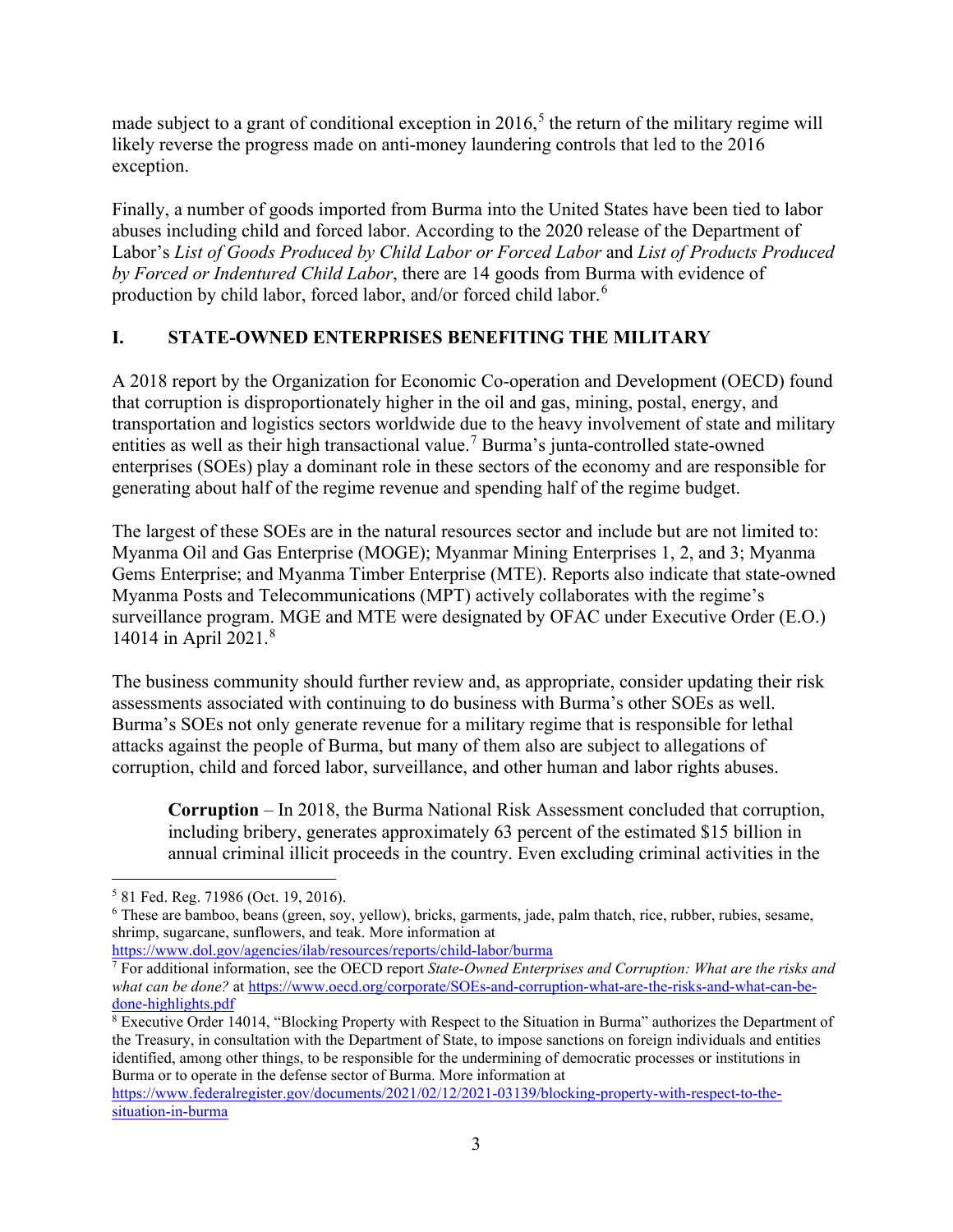country, the regime's monopolization of resources and lack of transparency contributes to the significant corruption-related risks within the country's economy.

**Forced Labor and Child Labor** – Burmese SOEs are significantly involved in industries that have been tied to human trafficking, child and forced labor, and the targeting of labor unions. In particular, teak, rubies and jade have been identified as goods made in Burma with forced labor and child labor; each of these goods are imported into the United States; and each has significant SOE involvement.

**Surveillance and Internet Freedom Restrictions** – In the months following the military coup, the regime seized control of telecommunications infrastructure, blocking social media, stripping the licenses of independent online news outlets, instituting partial and complete internet shutdowns, and forcing service providers to hand over personal data. Telecommunications and internet surveillance have contributed to violent crackdowns on the people of Burma, including reports of physical assaults and enforced disappearances in retaliation for their online and offline activities.

**Other Human Rights Abuses** – Aside from the human rights abuses during and after the military coup in February 2021, the military faces longstanding allegations of serious human rights abuses against members of multiple minority groups in Burma, including most notably in Kachin, Shan, and Rakhine States.<sup>[9](#page-3-0)</sup>

Businesses and individuals involved in dealings with Burma's SOEs run a high risk of furthering corruption within Burma. Considering the risks noted above, businesses and individuals involved in dealings with SOEs in Burma should conduct appropriate due diligence to ensure they are not furthering corruption within Burma, supporting child or forced labor, or contributing to arbitrary or unlawful surveillance practices, or any other serious human rights abuses.

# **II. GEMS AND PRECIOUS METALS**

Gems and precious metals generate billions of dollars of exports in Burma's economy and accounted for nearly half of the country's GDP in 2015, the last year for which credible data is available. However, because of the lack of regulation, transparency, and accountability, the sector is rife with potential for money laundering, corruption, and human rights abuses, including forced labor. These risks are only heightened by the military coup, consolidating both the industry and its oversight under military rule.

The mutual evaluation of Burma by the Asia Pacific Group on Money Laundering (APG), which tracks Burma's compliance with the FATF Standards on combating money laundering and the countering of financing of terrorism and proliferation of weapons of mass destruction, identified

<span id="page-3-0"></span><sup>9</sup> The Department of Labor's 2020 *Findings on the Worst Forms of Child Labor* report assessed Burma as having made no advancement because it demonstrated a practice of being complicit in the use of forced child labor. The Tatmadaw continued to force civilians, including children, to work in conflict areas, including Rakhine. The Tatmadaw has perpetrated violence against and unlawfully imprisoned trade unionists. Additionally, as for the repression of trade unionists, the military regime has targeted the labor union movement, arrested numerous union leaders and members, and declared 16 labor unions to be illegal.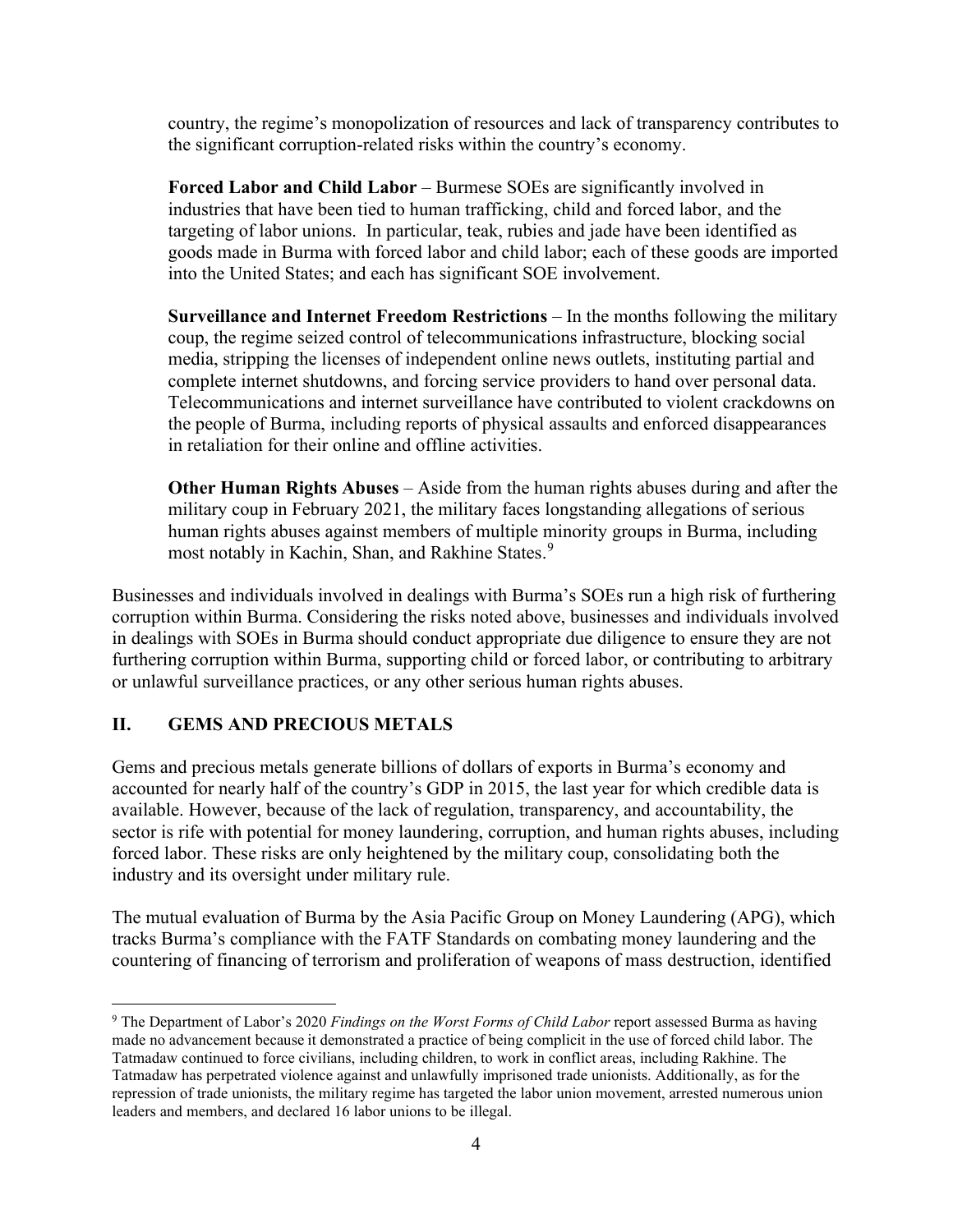several concerns in the gems and precious metals industries. These include the significant involvement of politically exposed persons (PEPs) and SOEs, insufficient anti-money laundering controls, corruption, and the reliance on cash-based transactions with poor record-keeping. Additionally, gem industries in Burma, specifically jade and rubies, were identified by the Department of Labor's *List of Goods Produced by Child Labor or Forced Labor*[10](#page-4-0) as utilizing forced labor and child labor.

Further compounding these inherent risks identified by the FATF and the Department of Labor in Burma's economy, the 2019 UN Fact Finding Mission report found that the military controlled a large portion of the gems and precious metal sector through two military holding companies, Myanma Economic Holdings Limited (MEHL) and Myanmar Economic Corporation (MEC), and their numerous subsidiaries, which has benefited senior military leaders involved in serious human rights abuse and other abuses. Furthermore, the UN Fact Finding Mission report found that the military has committed gross violations of human rights, including involving forced labor and sexual violence, in connection with their business activities in the gems industry.

In March 2021, MEHL and MEC<sup>[11](#page-4-1)</sup> were designated by the Office of Foreign Assets Control at the U.S. Department of the Treasury (OFAC) under E.O. 14014 in response to the coup and the military's abuses throughout Burma, which was quickly followed by the additional designations of Myanma Gems Enterprise (MGE) and Myanmar Pearl Enterprise (MPE) in April 2021. As a result of these designations, all property and interests in property of these entities that are in the United States or are in the possession or control of a U.S. person are blocked. Unless authorized by OFAC, all transactions by U.S. persons, wherever located, or within (or transiting) the United States that involve any property or interests in property of the designated persons have been prohibited since the relevant designations.<sup>[12](#page-4-2)</sup>

Given the insufficient reporting requirements in Burma for cross-border transfers of goods and funds, the U.S. government recommends that gem, pearl, and precious metal importers undertake enhanced due diligence to better understand their supply chains and to ensure they are not sourcing from or brokering through military-owned or -operated entities, even if their supply chain seems to be completely outside of Burma. A supply chain that, on paper, does not refer to or otherwise appear to touch Burma may still involve links in which the military is the ultimate beneficiary. For example, jade, rubies, and sapphires from Burma have been previously smuggled into countries like China and Thailand to be cut and sold on the international markets as "made in Thailand," or "made in Hong Kong" and most lab-test certificates do not often show which company profited from their sale. It is the responsibility of businesses and individuals to ensure their sourcing is consistent with what is being reported from vendors and suppliers to avoid potential liability for sanctions violations.

<span id="page-4-0"></span><sup>&</sup>lt;sup>10</sup> List of Goods Produced by Child Labor or Forced Labor. *See* [https://www.dol.gov/agencies/ilab/reports/child](https://www.dol.gov/agencies/ilab/reports/child-labor/list-of-goods)[labor/list-of-goods](https://www.dol.gov/agencies/ilab/reports/child-labor/list-of-goods)

<span id="page-4-1"></span><sup>11</sup> MEHL and MEC were also added to the Bureau of Industry and Security's Entity List. *See* Annex I.

<span id="page-4-2"></span> $12$  For more information, the U.S. Department of the Treasury encourages you to visit the OFAC website on Burmarelated sanctions at: [https://home.treasury.gov/policy-issues/financial-sanctions/sanctions-programs-and-country](https://home.treasury.gov/policy-issues/financial-sanctions/sanctions-programs-and-country-information/burma)[information/burma.](https://home.treasury.gov/policy-issues/financial-sanctions/sanctions-programs-and-country-information/burma)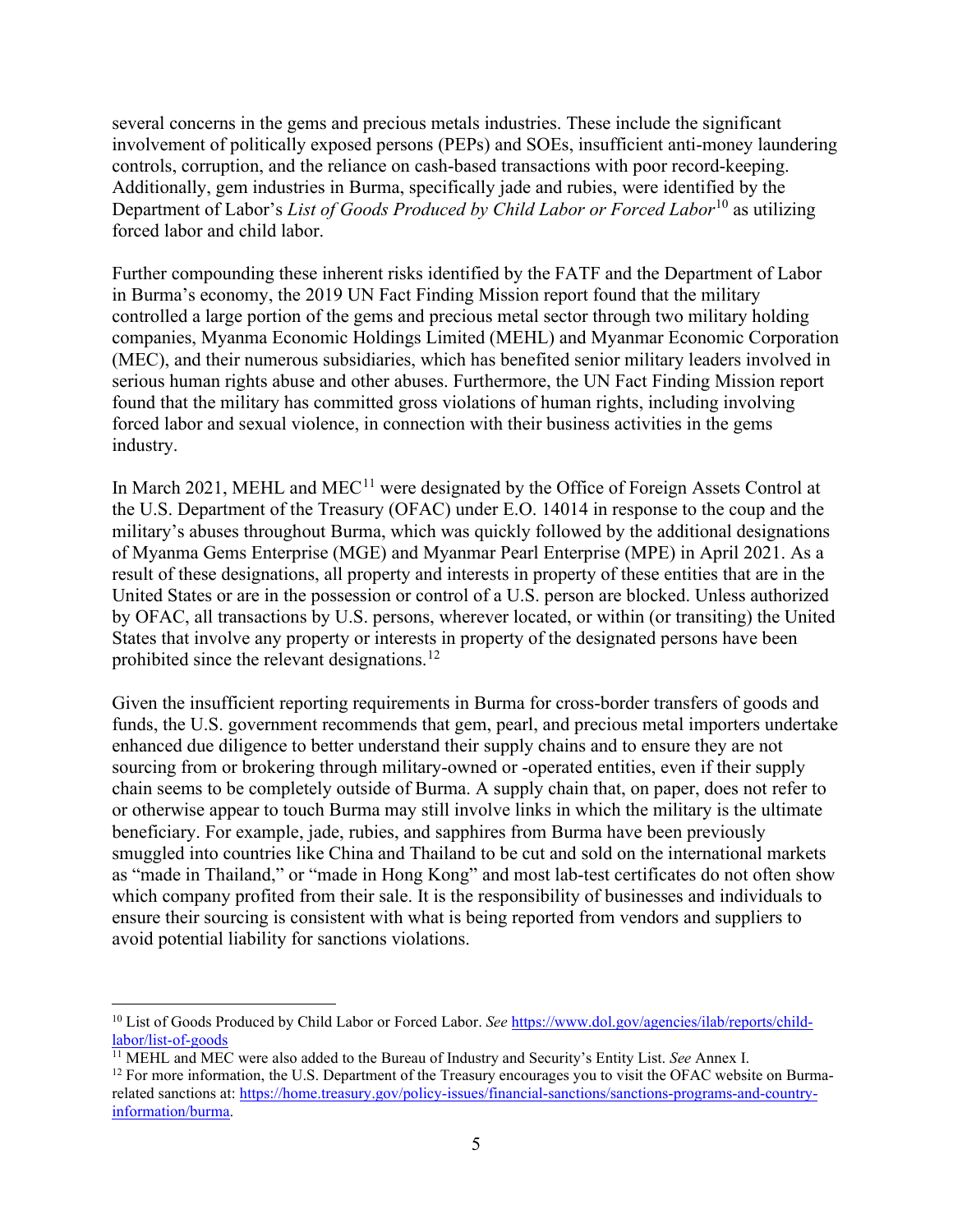# **III. REAL ESTATE AND CONSTRUCTION PROJECTS BENEFITING THE MILITARY**

Burma lacks both the necessary government regulation and oversight, and the strong banking and financial sector to adequately monitor for money laundering risks in the real estate, development, and construction sectors. Historically, the military has seized land, forced evictions, and displaced peoples while offering little to no compensation.<sup>[13](#page-5-0)</sup> Additionally, the large presence of foreign-owned properties heightens the risks to legitimate real estate agents and developers of knowingly or unknowingly engaging in cross-border money laundering.

The return of the military regime exacerbates these risks, as the military has significant interests in the real estate sector as an owner, lessor, and seller of properties within the country. The 2019 UN Fact Finding Mission reported receiving credible information that the Pyinmabin Industrial Zone, the Golden City residential development in Rangoon, and the Sule Shangri-La Hotel and Sule Square Commercial Project are owned or controlled by the military. The report also highlighted that the military is potentially receiving payments through MEC and MEHL from foreign companies that rent spaces to maintain a physical presence in Burma. MEHL and MEC were also identified as joint venture partners for foreign firms looking to develop and build on properties within Burma.

U.S. businesses maintaining a physical presence in Burma, including leasing or purchasing facilities for corporate offices, retail, wholesale, warehousing, and related physical infrastructure, should investigate as appropriate to determine whether payments are benefiting designated entities, and should take appropriate measures to ensure their compliance with applicable requirements related to U.S. sanctions and money laundering controls. U.S. businesses maintaining a physical presence are also encouraged to conduct heightened due diligence around land tenure to identify, mitigate, and redress issues regarding possible land seizures.

Warning signs of real estate-based money laundering include, but are not limited to:

- $\Box$  Significant and unexplained geographic distance between agent, customer, and property.
- $\Box$  Customers with unclear true beneficial ownership or controlling interest.
- $\Box$  High-value cash payments.
- $\Box$  Counterparties, government or otherwise, that are not subject to monitoring or supervision.
- $\Box$  The speed of the transaction.
- □ Successive transactions.
- $\Box$  Introduction of unknown or substitute parties at the late stage of a transaction.
- $\Box$  Third party vehicles (e.g., newly established corporations) used to obscure the ownership of the buyer.
- □ Extremely over- or under-valued transactions.

In addition, the Department of Labor's reporting on goods and products produced by child labor, forced labor, and/or forced child labor in Burma includes numerous construction materials, such

<span id="page-5-0"></span><sup>&</sup>lt;sup>13</sup> In 2016, a Burmese government official, citing the finding of a parliamentary committee, indicated as many as two million acres of land across Burma could be considered confiscated.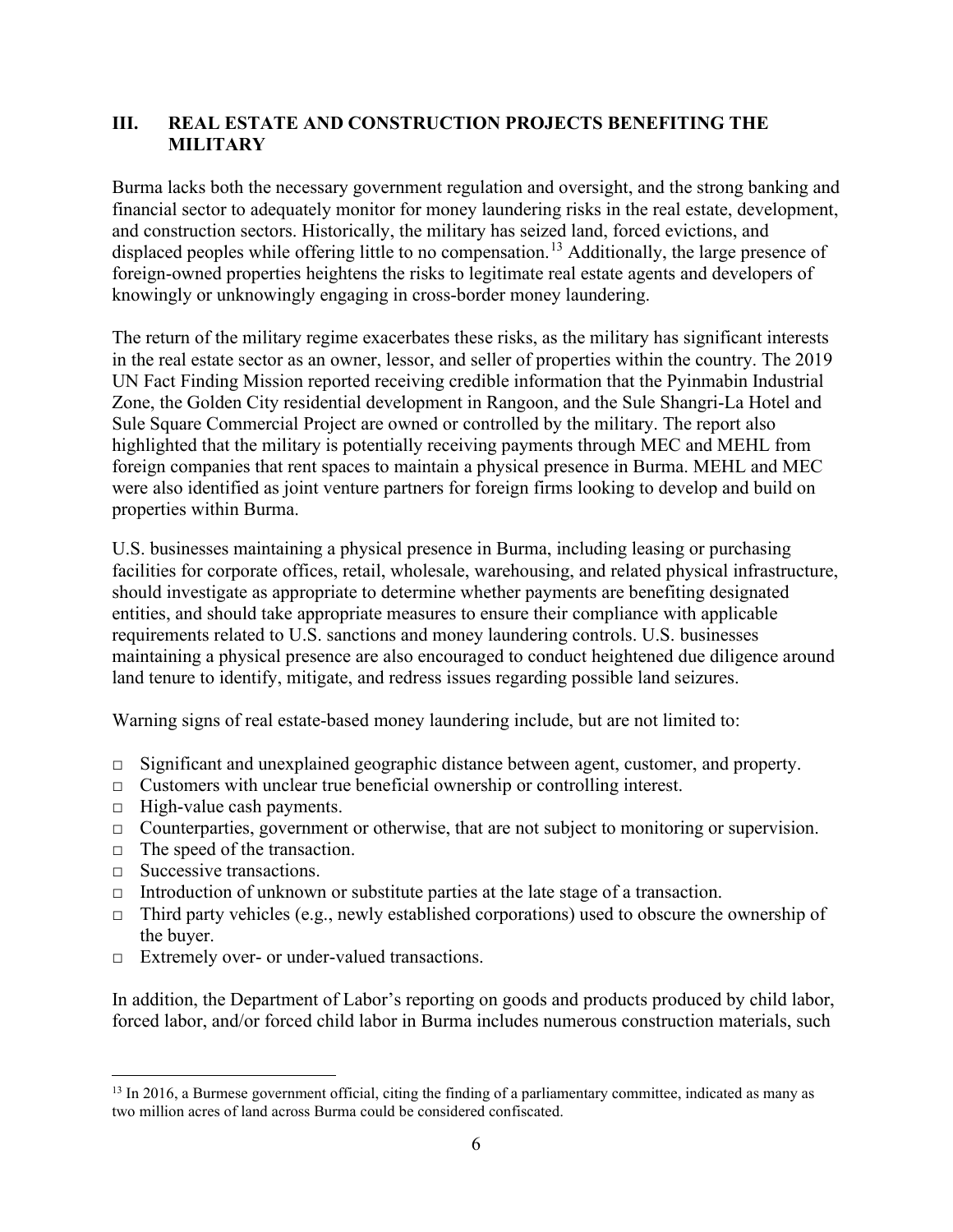as bamboo, bricks, palm thatch, and teak.<sup>[14](#page-6-0)</sup> Businesses and individuals involved in construction and development in Burma involving these materials should take the necessary steps to mitigate risks of exposure to these human rights abuses.

If any of these warning signs are detected, businesses and individuals are encouraged to conduct increased know-your-customer practices to ensure that customers provide satisfactory responses to address concerns and to file suspicious transaction reports to the relevant authorities as required. For U.S.-based financial institutions and money service businesses, suspicious activity reports should be submitted to FinCEN, the financial intelligence unit of the United States.

# **IV. ARMS, MILITARY EQUIPMENT, AND RELATED ACTIVITY**

The 2018 APG Myanmar (Burma) Mutual Evaluation found that arms trafficking and the illegal arms trade were major issues in Burma, indicating the involvement of military-affiliated militias, ethnic armed organizations, transnational organized crime groups, and corrupt officials. This has only worsened with the military coup.

In response, the UN General Assembly adopted a resolution on June 18, 2021, calling for a stop to the flow of arms to Burma, while also urging the military to restore the democratically elected government. The United States supported this resolution and encourages U.S. businesses and individuals to implement the screening measures necessary to ensure they do not facilitate trade or transactions related to the arms and defense sectors of Burma. The United States also has the authority to implement financial sanctions targeting foreign individuals and entities operating in the defense sector of Burma through E.O. 14014 and will not hesitate to use this authority.

Countries with entities that have previously sold or transferred arms and other military equipment, including dual-use goods, to Burma and have not subsequently enacted arms embargos include China, India, Israel, Japan, Democratic People's Republic of Korea, the Philippines, Russia, Serbia, Singapore, South Africa, and Ukraine. These countries had previously sold or offered services related to ammunition ranging from small arms use to torpedoes and missiles, cameras and radios with military use, military grade vehicles including aircraft and automobiles, navigation and position system services for the military, and unmanned aerial vehicles with potential military uses.

In response to the February 2021 military coup, the U.S. Department of Commerce's Bureau of Industry and Security (BIS) issued a notice announcing a more restrictive review policy for certain license applications as well as several amendments imposing restrictions under the Export Administration Regulations (EAR), 15 C.F.R. Parts 730-774, on the export and reexport of items (commodities, software, and technology) subject to the EAR that are destined for Burma and/or certain entities located in Burma. Pursuant to the EAR, BIS regulates the export and reexport of U.S.-origin dual-use, purely commercial, and certain less-sensitive military items. In addition to U.S.-origin items, certain foreign-produced items are also subject to the EAR, if they meet a certain "de minimis" level of U.S.-origin content by value that is "controlled" to the destination in question (in the case of Burma, greater than 25 percent). On February 18, 2021, BIS issued a Federal Register notice announcing that it would review license applications for items destined

<span id="page-6-0"></span><sup>&</sup>lt;sup>14</sup> For additional information, refer to Annex 1: U.S. Department of Labor.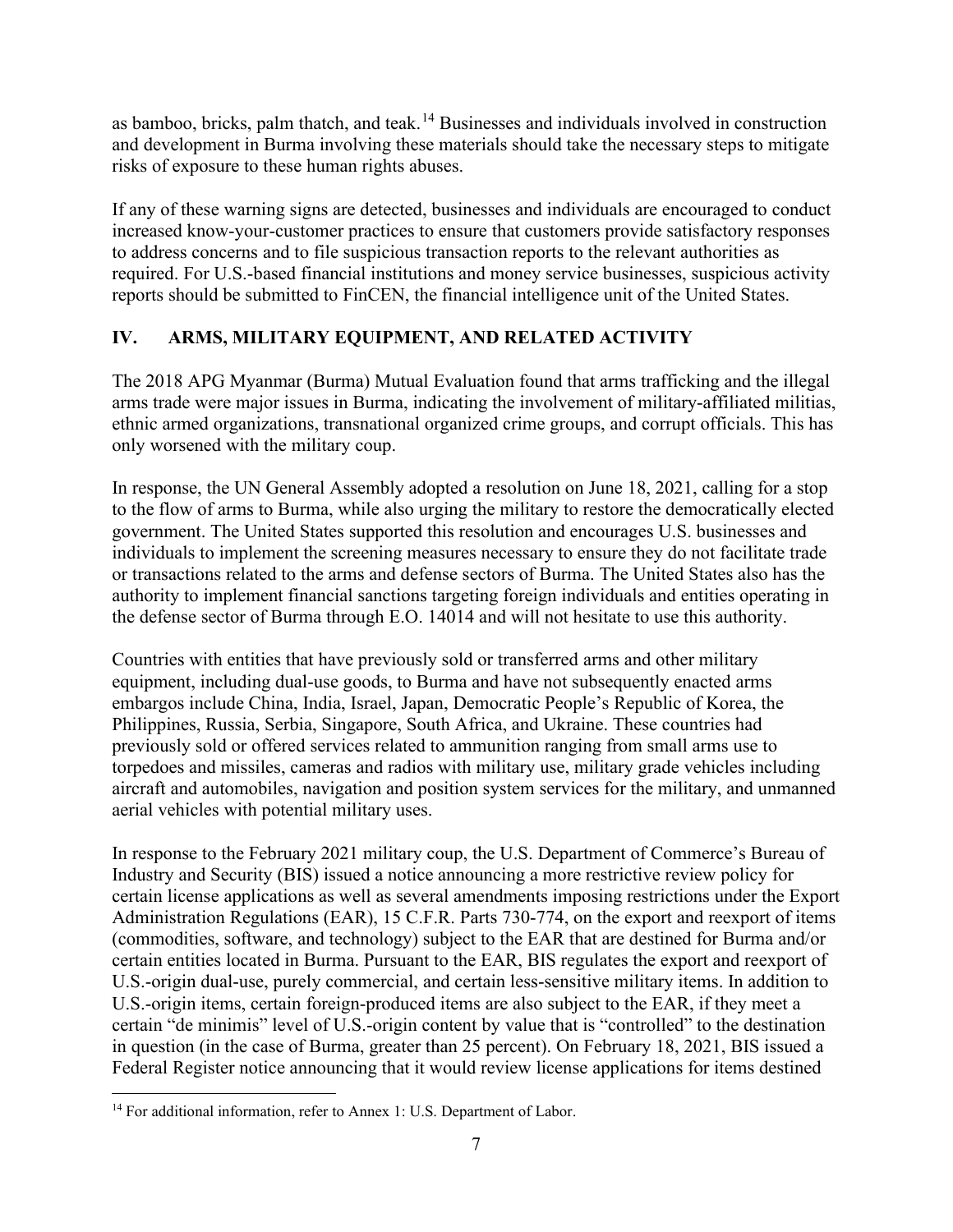for Burma's Ministry of Defense, Ministry of Home Affairs, armed forces, and security forces under a presumption of denial. BIS also suspended the availability of four license exceptions for items destined for Burma.

On March 8, 2021, BIS implemented new restrictions on Burma under the EAR, moving the country to a more restrictive country group (Country Group D:1), and subjecting it to "military end use" and "military end user" controls. On the same day, BIS added to the Entity List (Supp. No. 4 to Part 744 of the EAR)<sup>[15](#page-7-0)</sup> four entities—a military services entity and a security services entity responsible for the coup, and two commercial entities that are owned and operated by the military services entity. In a July 6, 2021, rule, BIS added to the Entity List four commercial enterprises providing the military with material support or revenue. Additionally, on April 9, 2021, BIS added Burma to the list of destinations subject to military intelligence end-use and end-user restrictions and identified the Office of Chief of Military Security Affairs (OCMSA) and the Directorate of Signal on an illustrative list of military-intelligence end-users. Exports of all items subject to the EAR require a license to military-intelligence end users in Burma.

All regulatory amendment (and one notice) issued by the Department of Commerce in response to the military coup may be found at [Promoting Human Rights and](https://www.bis.doc.gov/index.php/policy-guidance/promoting-human-rights-and-democracy) Democracy (doc.gov).

BIS may act against any person (individual or entity) in connection with a violation of the EAR. As set forth in the Export Control Reform Act of 2018, 50 U.S.C. §§ 4801-4852, criminal penalties may include up to 20 years of imprisonment and up to \$1 million in fines per violation, or both. Administrative monetary penalties may currently reach up to approximately \$309,000 per violation or twice the value of the underlying transaction, whichever is greater. In general, the administrative monetary penalty maximum is adjusted for inflation annually. In order to disclose a potential violation of export controls administered by BIS under the EAR, please send an electronic transmission to [BIS\\_VSD\\_INTAKE@bis.doc.gov](mailto:BIS_VSD_INTAKE@bis.doc.gov) and the BIS Confidential [Lead/Tip Form](https://bis.doc.gov/index.php/component/rsform/form/14?task=forms.edit) or tip line (1-800-424-2980) as appropriate. To submit a request to BIS for a license, please refer to the [BIS licensing website.](https://www.bis.doc.gov/index.php/licensing)

Actors engaged in business activities or transactions in or involving Burma should consider conducting heightened due diligence and ensure compliance with all applicable U.S. laws and regulations.

<span id="page-7-0"></span><sup>&</sup>lt;sup>15</sup> More information about the Entity List is found in Annex 1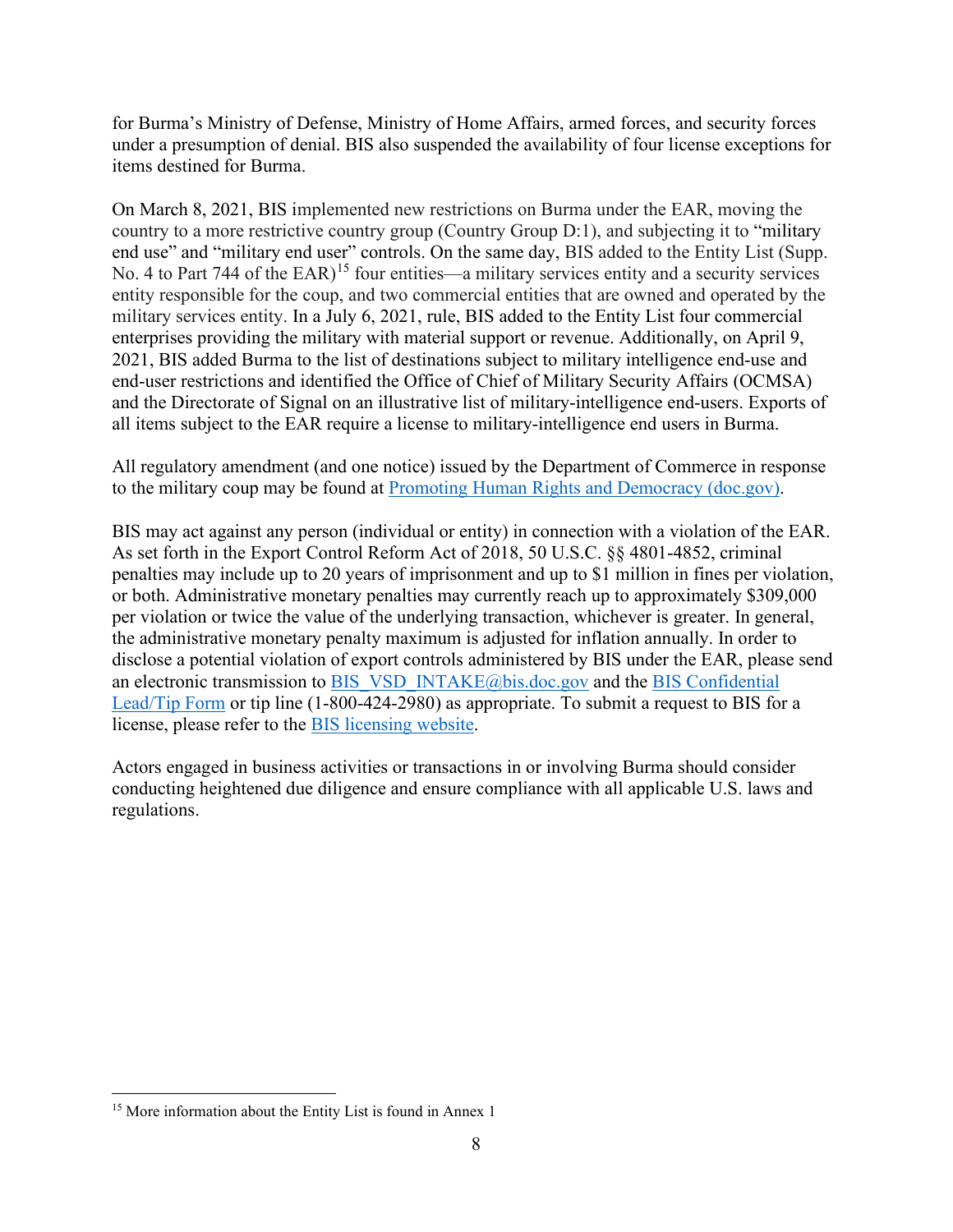### **Annex 1: U.S. Government Actions in Response to the Situation in Burma (Myanmar)**

### **U.S. Department of Commerce**

The Department of Commerce's [Entity List](https://www.bis.doc.gov/index.php/policy-guidance/lists-of-parties-of-concern/entity-list) identifies entities reasonably believed to be involved, or to pose a significant risk of being or becoming involved, in activities contrary to the national security or foreign policy interests of the United States. The Department of Commerce has added military and regime entities in Burma, as well as state-owned enterprises and commercial companies that provide support to Burma's military, to the [Entity List](https://www.bis.doc.gov/index.php/policy-guidance/lists-of-parties-of-concern/entity-list) as part of a U.S. Government response to the February 2021 military coup. Exports, reexports, or transfers (in-country) of items subject to the EAR in which listed entities are a party to the transaction (e.g., end-user, purchaser, intermediate or ultimate consignee) require a license from the Department of Commerce's BIS. Applications for such licenses are generally reviewed under a policy of a presumption of denial.

March 8, 2021 - [Burma's Ministry of Defense, Ministry of Home Affairs, the Myanmar](https://www.federalregister.gov/documents/2021/03/08/2021-04794/addition-of-entities-to-the-entity-list)  [Economic Corporation, and Myanmar Economic Holdings Limited were](https://www.federalregister.gov/documents/2021/03/08/2021-04794/addition-of-entities-to-the-entity-list) added to the Entity List.

July 6, 2021 - [Wanbao Mining, Ltd. Myanmar Wanbao Mining Copper, Ltd., Myanmar Yang](https://www.federalregister.gov/documents/2021/07/06/2021-14367/addition-of-certain-entities-to-the-entity-list-correction-of-existing-entry-on-the-entity-list)  [Tse Copper, Ltd. and King Royal Technologies Co., Ltd. were added to the Entity List.](https://www.federalregister.gov/documents/2021/07/06/2021-14367/addition-of-certain-entities-to-the-entity-list-correction-of-existing-entry-on-the-entity-list)

### **U.S. Department of Homeland Security**

The Forced Labor Division of U.S. Customs and Border Protection, a component of the Department of Homeland Security, investigates allegations of forced labor. Where CBP finds evidence that reasonably indicates that merchandise is being mined, produced, or manufactured in whole or in part in a foreign country with forced labor and such merchandise is being or is likely to be imported into the United States, it will issue a Withhold Release Order (WRO), preventing the merchandise from entering at our ports.

U.S. Immigration and Customs Enforcement (ICE) Homeland Security Investigations (HSI) conducts criminal investigations into business entities or individuals with a nexus to the United States who participate in a venture knowingly or in reckless disregard that the venture has engaged in forced labor and who knowingly benefit, financially or by receiving anything of value, from such a forced labor venture. HSI does not require a CBP WRO to investigate a given company.

Allegations of forced labor connected to importations into the United States will be investigated through HSI's Operation FLORA (Forced Labor Outreach and Targeting Initiative), an aggressive outreach campaign to raise the level of awareness, both domestically and internationally, of trade practitioners and employers to the negative effects of forced labor practices. This strategy seeks to enable partnerships with foreign government officials, civil society organizations, and private industry to increase collaboration with these groups to identify and combat forced labor worldwide. Additionally, HSI Special Agents stationed in Thailand will work with their domestic and international law enforcement counterparts to investigate and dismantle organizations engaging in forced labor practices within the region.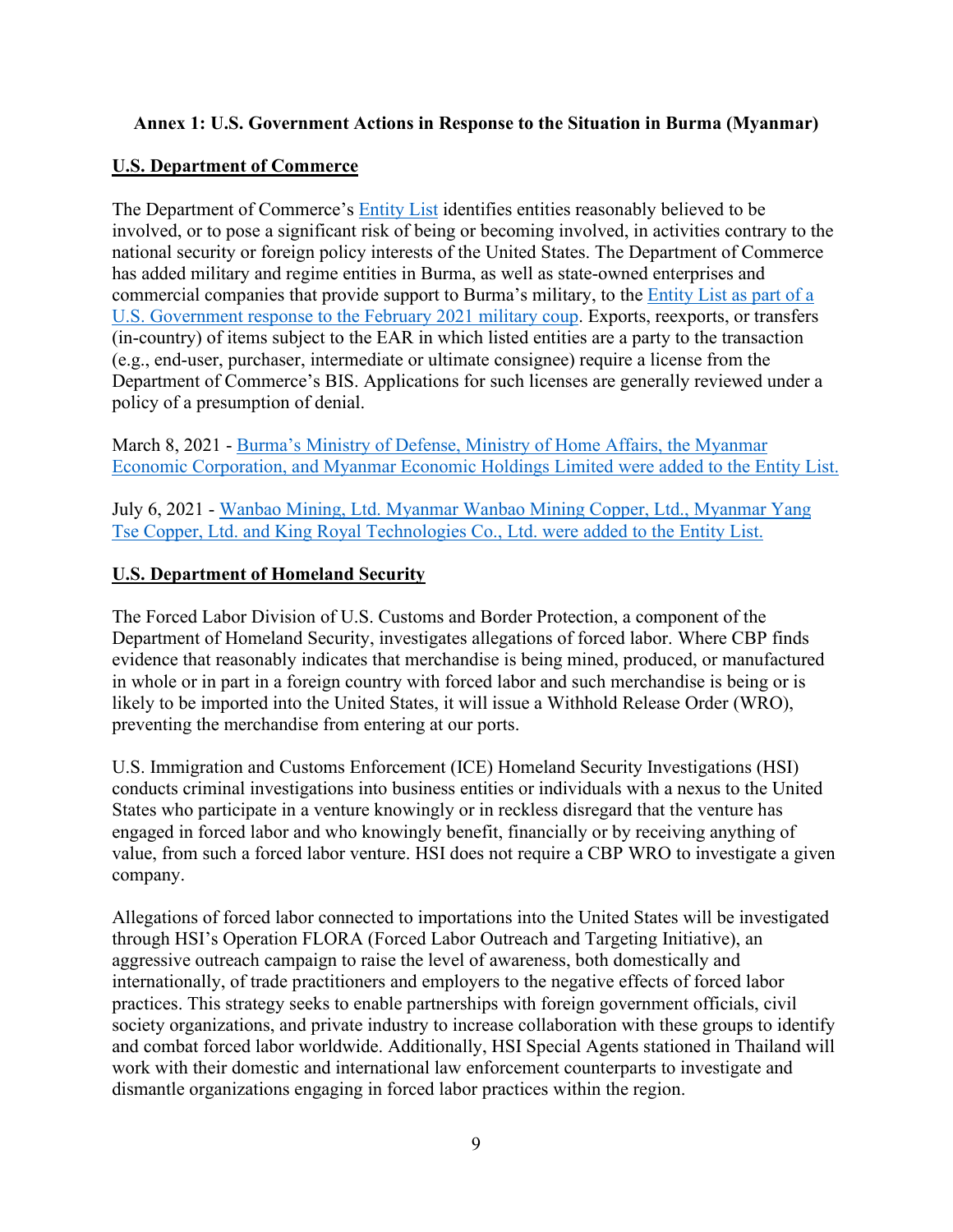Operation FLORA brings HSI's full authorities to bear through coordinated outreach and investigative efforts to secure supply chain networks to identify and rescue victims of child labor, while also prosecuting human trafficking and illicit trade networks to the fullest extent of the law.

# **U.S. Department of Labor**

# *List of Goods Produced by Child Labor or Forced Labor*

The Department of Labor maintains a list of goods and their source countries that it has reason to believe are produced by child labor or forced labor in violation of international standards [\(the](https://www.dol.gov/agencies/ilab/reports/child-labor/list-of-goods)  [TVPRA List\)](https://www.dol.gov/agencies/ilab/reports/child-labor/list-of-goods). To date, 14 goods from Burma are included on the List for either child labor or forced labor. Garments is included for child labor. Palm thatch, sesame, shrimp, and sunflowers are included for forced labor. Bamboo, beans (green, soy, yellow), bricks, jade, rice, rubber, rubies, sugarcane, and teak are included for both child labor and forced labor.

# *List of Products Produced by Forced or Indentured Child Labor*

The Department of Labor maintains a list of products and their source countries which it has a reasonable basis to believe are produced by forced or indentured child labor, pursuant to [Executive Order 13126.](https://www.dol.gov/agencies/ilab/about/laws) This List is intended to ensure that U.S. federal agencies do not procure goods made by forced or indentured child labor. Under [procurement regulations,](https://www.govinfo.gov/content/pkg/FR-2001-01-18/pdf/01-1503.pdf) federal contractors who supply products on the List must certify that they have made a good faith effort to determine whether forced or indentured child labor was used to produce the items supplied. To date, seven goods from Burma are included for forced child labor, including bamboo, beans (green, soy, yellow), bricks, rice, rubber, sugarcane, and teak.

# *Findings on the Worst Forms of Child Labor*

The Department of Labor's annual *[Findings on the Worst Forms of Child Labor](https://www.dol.gov/agencies/ilab/resources/reports/child-labor/findings)* report focuses on the efforts of certain U.S. trade beneficiary countries and territories to eliminate the worst forms of child labor through legislation, enforcement mechanisms, policies and social programs. For 2020, Burma received an assessment of no advancement.<sup>[16](#page-9-0)</sup> Despite limited initiatives to address child labor, Burma is assessed as having made no advancement because it demonstrated a practice of being complicit in the use of forced child labor.

# **U.S. Department of State**

#### *2020 Investment Climate Statement: Burma*

<http://www.state.gov/reports/2020-investment-climate-statements/burma>

<span id="page-9-0"></span><sup>&</sup>lt;sup>16</sup> Each country in this report receives an assessment to indicate the U.S. Department of Labor's findings on the country's level of advancement in efforts to eliminate the worst forms of child labor during the reporting period. There are five possible assessment levels: Significant Advancement, Moderate Advancement, Minimal Advancement, No Advancement, or No Assessment.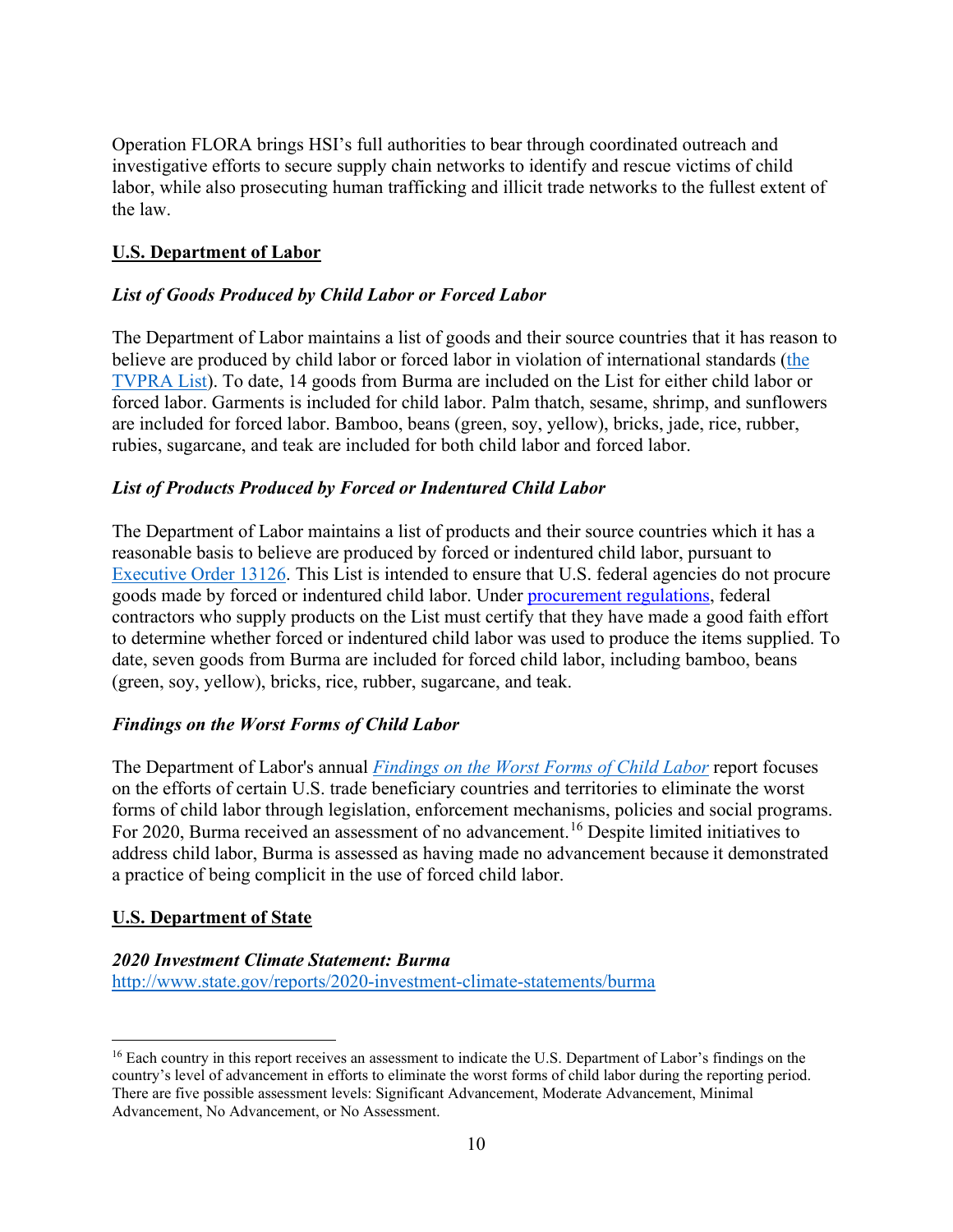#### *2020 Country Report on Human Rights Practices: Burma*

<https://www.state.gov/reports/2020-country-reports-on-human-rights-practices/burma/>

### *2021 International Narcotics Control Strategy Report*

<https://www.state.gov/2021-international-narcotics-control-strategy-report/>

# **U.S. Department of the Treasury**

In response to the military coup, the U.S. Department of the Treasury has imposed sanctions on entities pursuant to Executive Order 14014. For additional information, refer to the Burma-Related Sanctions Program website at: [https://home.treasury.gov/policy-issues/financial](https://home.treasury.gov/policy-issues/financial-sanctions/sanctions-programs-and-country-information/burma)[sanctions/sanctions-programs-and-country-information/burma.](https://home.treasury.gov/policy-issues/financial-sanctions/sanctions-programs-and-country-information/burma)

The Specially Designated Nationals and Blocked Persons List, which includes persons sanctioned under E.O. 14014 is available at: [https://home.treasury.gov/policy-issues/financial](https://home.treasury.gov/policy-issues/financial-sanctions/specially-designated-nationals-and-blocked-persons-list-sdn-human-readable-lists)[sanctions/specially-designated-nationals-and-blocked-persons-list-sdn-human-readable-lists.](https://home.treasury.gov/policy-issues/financial-sanctions/specially-designated-nationals-and-blocked-persons-list-sdn-human-readable-lists)

# **Office of the U.S. Trade Representative**

In response to the coup and oppression of the Burmese people, on March 29, 2021, United States Trade Representative Katherine Tai [announced the suspension](https://ustr.gov/countries-regions/southeast-asia-pacific/burma) of all U.S. diplomatic engagement, meetings, and cooperation with Burma under the [U.S.-Burma Trade and Investment](https://ustr.gov/sites/default/files/05212013%20US%20BURMA%20TIFA_0.pdf)  [Framework Agreement](https://ustr.gov/sites/default/files/05212013%20US%20BURMA%20TIFA_0.pdf) (TIFA).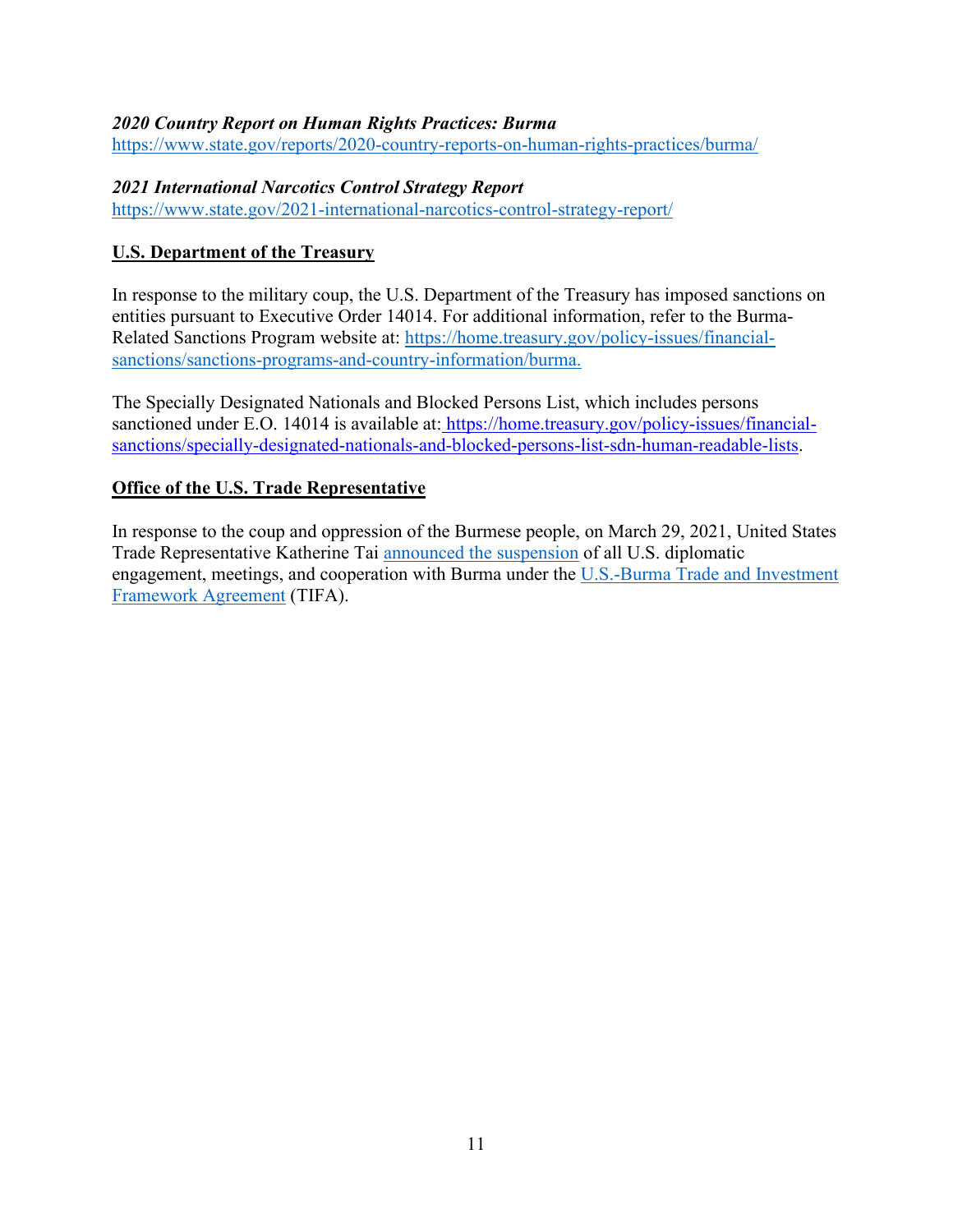# **Annex 2: Additional U.S. Government Reports and Resources on Burma (Myanmar)**

# **U.S. Department of Labor**

# *Comply Chain: Business Tools for Labor Compliance in Global Supply Chains*

The Department of Labor's mobile app and web-based platform provides information on due diligence measures specific to forced labor and child labor in supply chains, offering an interactive resource to help companies assess risks and impacts and draw on lessons and good practices from over 50 real-life examples of due diligence in various sectors. Comply Chain is available in English, French, Malay, and Spanish.

# *Better Trade Tool*

The Department of Labor launched the Better Trade Tool, a web-based platform that links trade data to available information on labor exploitation around the world. It offers users an additional level of detail that has been a missing piece in the global supply chain puzzle, empowering them to make strategic decisions based on better data. This new tool incorporates data on goods and country pairings that the Department of Labor has reason to believe are produced by child labor, forced labor, or forced or indentured child labor in violation of international standards; U.S. Census Bureau import trade data; and classification and mapping to the Harmonized Tariff Schedule of the United States. The Better Trade Tool is available at: [www.dol.gov/BetterTradeTool.](http://www.dol.gov/BetterTradeTool)

In particular, the following goods are directly imported from Burma into the United States and have been identified by the Department of Labor as goods made with child or forced labor in Burma: garments<sup>17</sup> (child labor), jade<sup>[18](#page-11-1)</sup> (child and forced labor), rice<sup>[19](#page-11-2)</sup> (child labor, forced labor, and forced child labor), rubies<sup>[20](#page-11-3)</sup> (child labor and forced labor), sesame<sup>21</sup> (forced labor), shrimp<sup>[22](#page-11-5)</sup> (forced labor), and teak<sup>[23](#page-11-6)</sup> (child labor, forced labor, and forced child labor).<sup>24</sup>

# **U.S. Department of State**

# *2021 Trafficking in Persons Report*

The Department of State publishes the Trafficking in Persons Report annually to highlight the state of human trafficking across the globe and calls on governments to join the United States in improving our collective efforts to comprehensively address the issue. The 2021 report assesses the Government of Burma has a policy or pattern of use of children for forced labor by the military.

<span id="page-11-0"></span><sup>&</sup>lt;sup>17</sup> U.S. imports for consumption value for 2020 of \$333,393,733

<span id="page-11-1"></span><sup>&</sup>lt;sup>18</sup> U.S. imports for consumption value for 2020 of \$1,624,322

<span id="page-11-2"></span><sup>&</sup>lt;sup>19</sup> U.S. imports for consumption value for 2020 of \$38,513

<span id="page-11-3"></span><sup>&</sup>lt;sup>20</sup> U.S. imports for consumption value for 2020 of \$14,486,388

<span id="page-11-4"></span><sup>&</sup>lt;sup>21</sup> U.S. imports for consumption value for 2020 of \$29,767

<span id="page-11-5"></span><sup>&</sup>lt;sup>22</sup> U.S. imports for consumption value for 2020 of \$1,630,373

<span id="page-11-6"></span> $23$  U.S. imports for consumption value for 2020 of \$13,961,402

<span id="page-11-7"></span><sup>&</sup>lt;sup>24</sup> Data for U.S. imports for consumption value for 2020 obtained from the Department of Labor's Better Trade Tool:<https://www.dol.gov/agencies/ilab/better-trade-tool>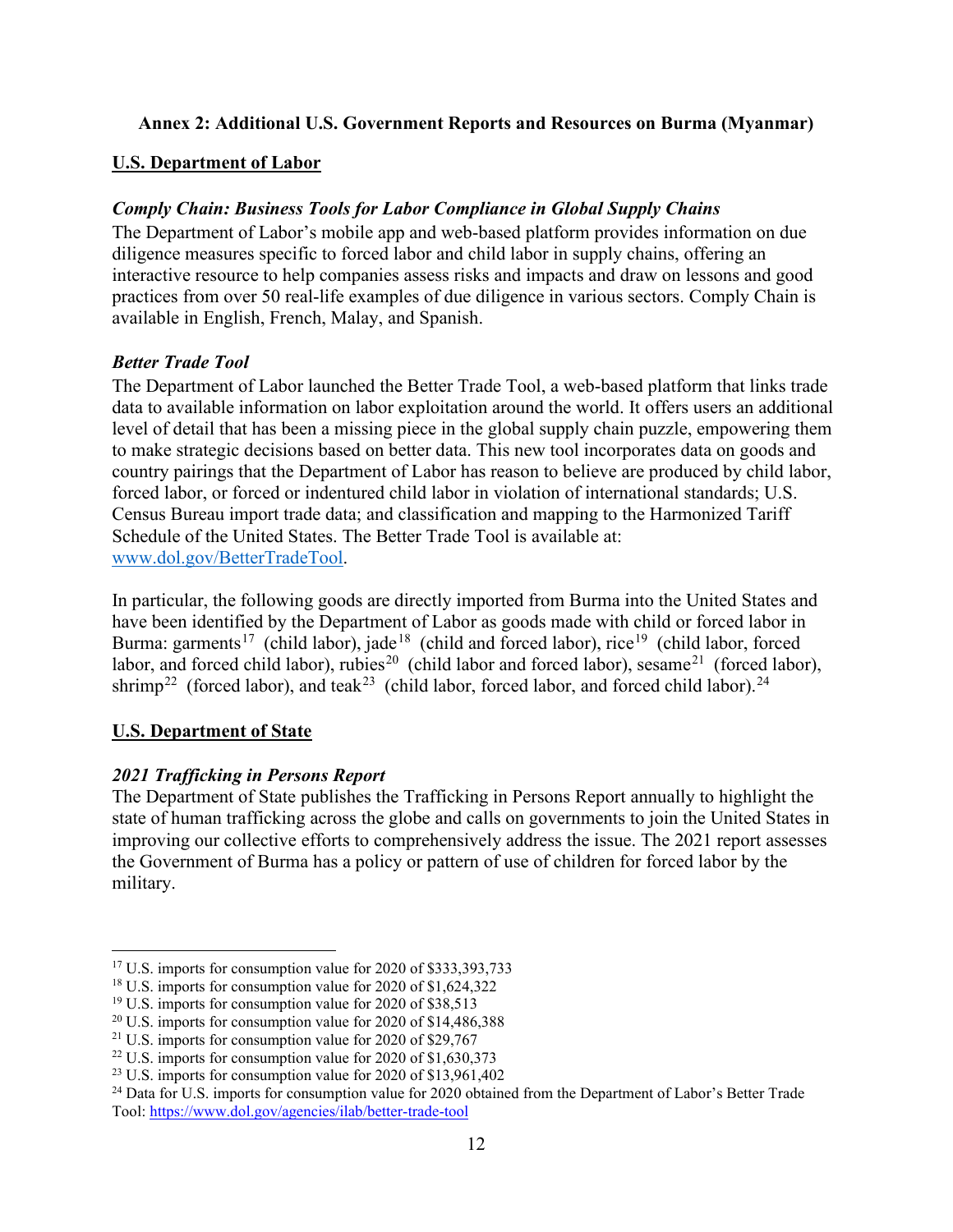### **U.S. Department of the Treasury**

### *Updates on the Financial Action Task Force-Identified Jurisdictions with Anti-Money Laundering and Combating the Financing of Terrorism and Counter-Proliferation Deficiencies*

FinCEN issues press releases to inform financial institutions of updates to the Financial Action Task Force's (FATF) list of jurisdictions with strategic anti-money laundering and combating the financing of terrorism, and counter-proliferation financing deficiencies. The FATF's latest update continues to include Burma on its list of jurisdictions under increased monitoring.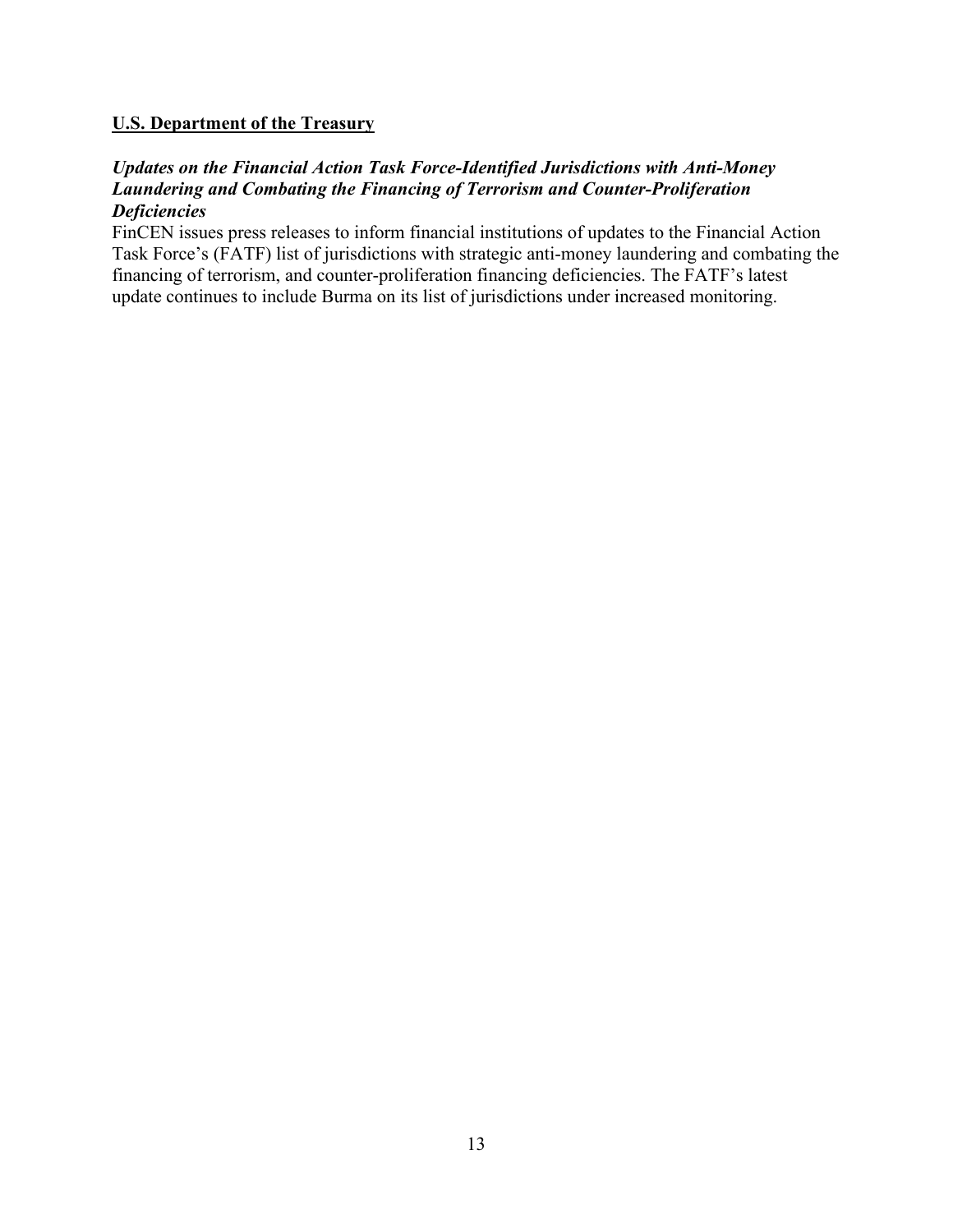#### **Annex 3: Due Diligence Requirements for Businesses and Financial Institutions**

The UN Guiding Principles on Business and Human Rights, the OECD Guidelines for Multinational Enterprises, the International Labour Organization (ILO) publication, "Combating Forced Labour: A Handbook for Employers and Business," and the Office of the High Commissioner for Human Rights guide on "The Corporate Responsibility to Respect Human Rights" (OHCHR guide) provide guidance for heightened due diligence in high-risk regions and factors to be considered in determining appropriate action, including whether and how to responsibly end relationships when a business lacks the leverage to prevent or mitigate adverse impacts.

Businesses engaged with public and private security around their operations are also encouraged to implement the Voluntary Principles on Security and Human Rights. The Voluntary Principles on Security and Human Rights provide guidance in providing security around business operations in a manner that respects human rights, including engagement with public and private security providers. Businesses exporting products, and services with surveillance capabilities are encouraged to implement the U.S. Department of State Guidance on Implementing the UN Guiding Principles for Transactions Linked to Foreign Government End-Users for Products or Services with Surveillance Capabilities. The Guidance provides practical and accessible human rights guidance to U.S. businesses to prevent their products or services from being misused by regime end-users to commit human rights abuses.

With respect to U.S. sanctions programs, the U.S. government strongly encourages persons subject to U.S. jurisdiction, as well as foreign persons that conduct transactions with or involving the United States and/or U.S. persons, including the making of exports and reexports of items that are subject to U.S. export controls, to employ a risk-based approach to sanctions compliance, by developing, implementing, and routinely updating a sanctions compliance program. While each risk-based sanctions compliance program will vary depending on a variety of factors including the company's size and sophistication, products and services, customers and counterparties, and geographic locations — each program should be predicated on and incorporate at least five essential components of compliance: (1) management commitment; (2) risk assessment; (3) internal controls; (4) testing and auditing; and (5) training. Please refer to *[A](https://home.treasury.gov/system/files/126/framework_ofac_cc.pdf)  [Framework for OFAC Compliance Commitments](https://home.treasury.gov/system/files/126/framework_ofac_cc.pdf)* and OFAC's Sanctions Compliance & Evaluation Division for more details.

Entities with ties to the U.S. financial system should be aware that U.S. financial institutions<sup>[25](#page-13-0)</sup> are required to comply with the Bank Secrecy Act (BSA) and its implementing regulations,  $^{26}$  $^{26}$  $^{26}$ administered by FinCEN.<sup>[27](#page-13-2)</sup> BSA requirements generally include establishing AML programs,<sup>[28](#page-13-3)</sup>

<span id="page-13-0"></span><sup>25</sup> *See* 31 CFR 1010.100(t).

<span id="page-13-1"></span><sup>26</sup> *See* 31 CFR Chapter X.

<span id="page-13-3"></span><span id="page-13-2"></span><sup>&</sup>lt;sup>27</sup> FinCEN is the U.S. financial intelligence unit and safeguards the U.S. financial system from illicit use through the collection, analysis and dissemination of financial intelligence; it is also the administrator of the Bank Secrecy Act. <sup>28</sup> *See* 31 U.S.C. § 5318(h)(4)(A) and 31 CFR 1010.201, See 31 CFR 1020.210(a) (banks with a Federal functional regulator, 31 CFR 1020.210(b) (banks without a Federal functional regulator); 31 CFR 1021.210 (casinos and card clubs); 31 CFR 1022.210 (money services businesses); 31 CFR 1023.210 (brokers or dealers in securities); 31 CFR 1024.210 (mutual funds); 31 CFR 1025.210 (insurance companies); 31 CFR 1026.210 (futures commission